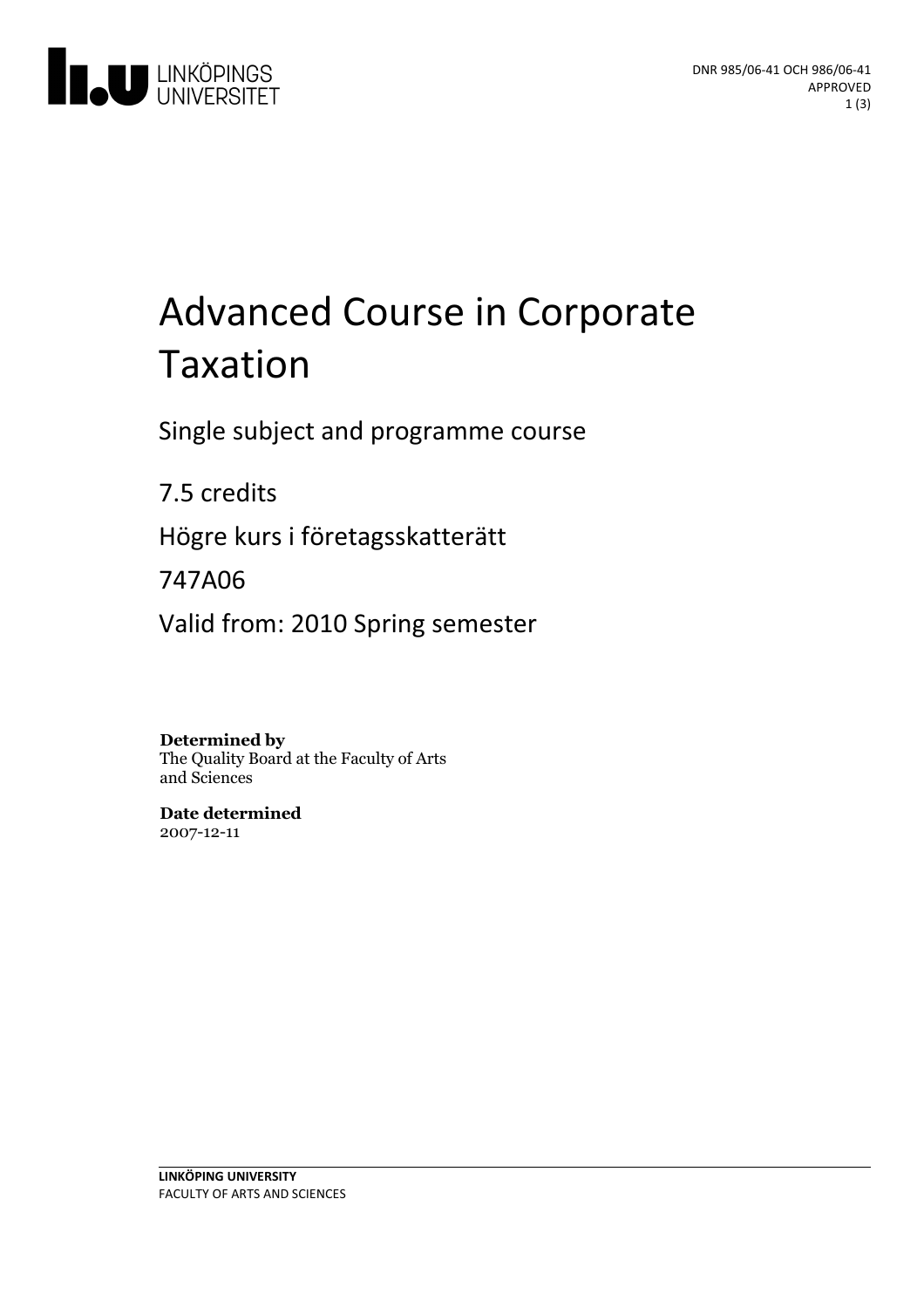Main field of study

Commercial Law

Course level

Second cycle

# Advancement level

A1X

# Course offered for

- Master´s Programme in Commercial and Business Law with focus on Europe
- Master Programme in Commercial and Business Law

# Entry requirements

Apart from the general entry requirements, the specific entry requirements that apply for admission to the Commercial and Business Law Programme/the Master's Programme in Commercial and Business Law or the Commercial and Business Law Programme with Focus on Europe/the Master's Programme in Commercial and Business Law with Focus on Europe must be satisfied. In addition, the student should have completed courses in commercial and business law comprising at least 90 HE credits, including Theories and Methods of Law, 12 HE credits, Corporate Law with Focus on Europe, 15 HE credit or Corporate Law with Focus on Economics, 15 HE credits, Tax Law, 15 HE credits and Bachelor Thesis, 15 HE credits (or the equivalent). Completion of the course module in external accounting (or the equivalent) is also required.

# Intended learning outcomes

On completion of the course, the student should be able to - demonstrate advanced knowledge of the rules and legal practices that are relevant to tax law issues primarily in corporate taxation, - demonstrate an advanced ability to independently, critically and knowledgeable, and by means of relevant legal sources, argue for and against different interpretations of interpretive tax law issues in areas relevant to the course, - identify different incentives with focus on tax law incentives that may be relevant in choosing between different economic

alternatives relating to business, - demonstrate <sup>a</sup> good ability, in relevant contexts, to independently argue for strategies of choosing between such alternatives and - critically review and evaluate the legal position of concerned parts of corporate taxation from a legal policy perspective.